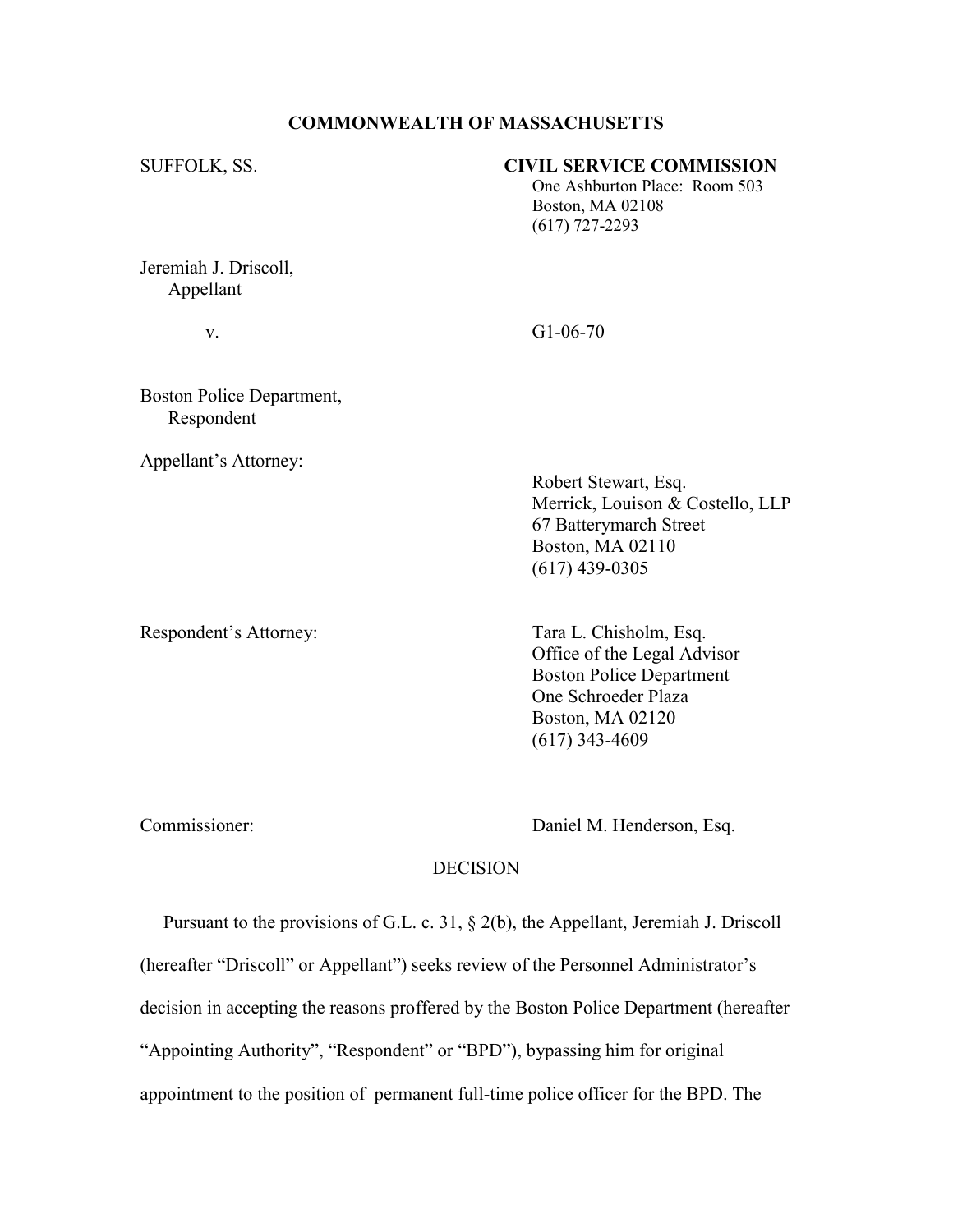Personnel Administrator accepted the BPD's claim that the Appellant did not qualify for appointment to the position, for the following reasons: 1.) His "highly problematic" driving history; In September of 2003, he was charged by the State Police with: Operating Negligently, Leaving the Scene of Property Damage and Operating under the Influence of Alcohol. While these cases were continued without a finding, (CWOF), by the Court, based an admission by the Appellant, to sufficient facts to warrant a finding of guilty, also referring to an attached State Police report relating the details of the stop and arrest on these offenses. 2.) He has been involved in three surchargeable accidents and has been charged with speeding violations on four occasions since 1991. 3.) He was terminated from an employment position with JC Hillary's when he failed to report for work after he was denied the opportunity to take that particular day off.

A full hearing was held on July 16, 2007 at the offices of the Civil Service Commission. Two tapes were made of the hearing.

#### FINDINGS OF FACT:

 Based on the documents entered into evidence: Eighteen (18) exhibits, the testimony of Robin Hunt, Director of Human Resources for the BPD; Norman Hill, now Deputy Superintendent and then, at the time of this bypass, Commander of the Recruitment Unit for the BPD, and the Appellant, Jeremiah J. Driscoll, I make the following findings of fact:

1. The Appellant took an open examination for the position of police officer sometime in the Spring of 2003.A subsequent requisition to the Human Resources Division of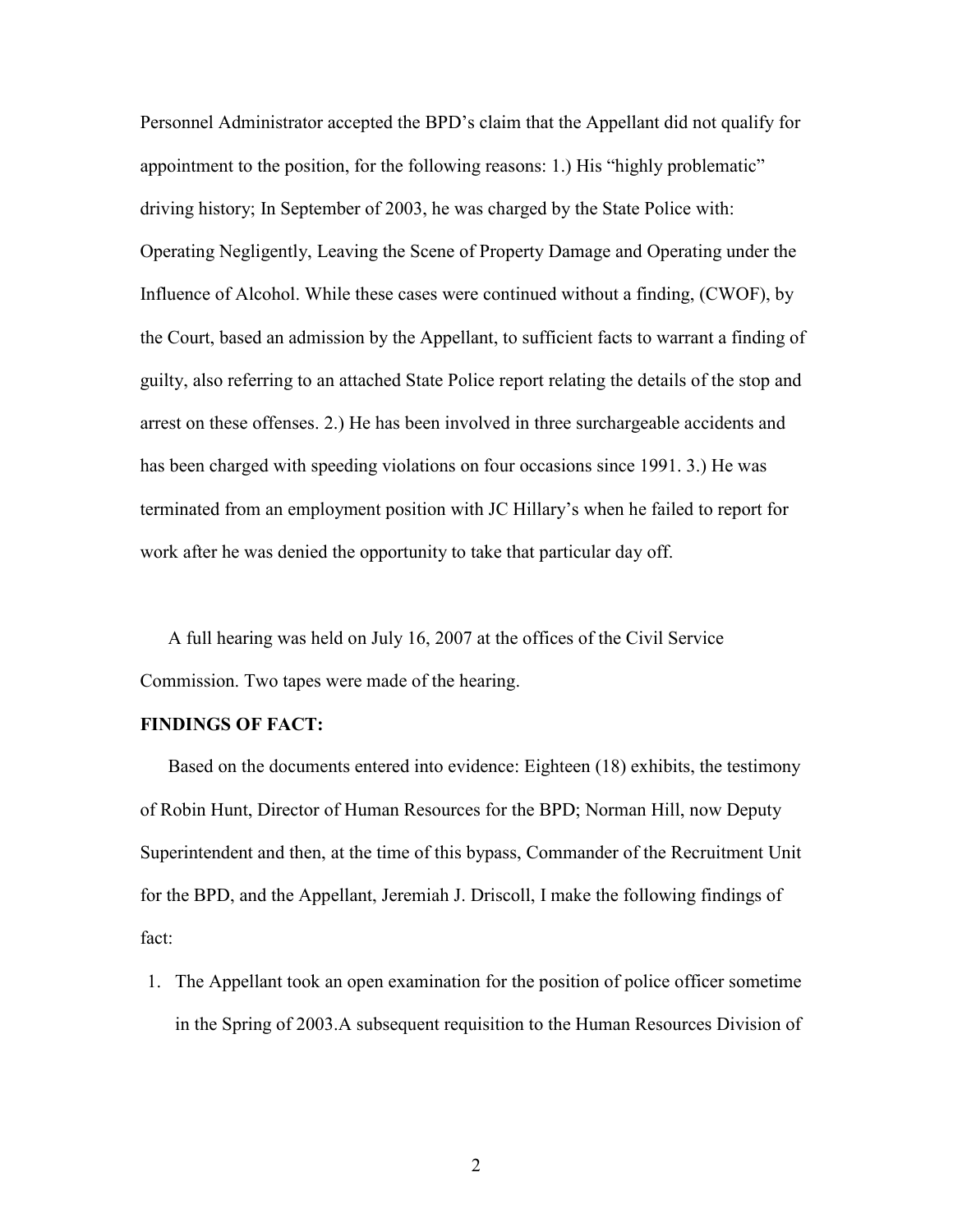the Commonwealth (hereafter "HRD") for a certified eligibility list for police officer, was made by the BPD (Exhibit 1, testimony)

- 2. The Appellant's name appeared on Certification # 250537, in June, 2005, for the position of police officer for the Boston Police Department, for their 2005 class. (Exhibit 1and testimony)
- 3. The Boston Police Department did fill police officer positions from Certification 250537. Some of the candidates selected for appointment were ranked below the Appellant on the above-referenced Certification. (Exhibit 1 and testimony)
- 4. On October31, 2005, the BPD notified the state's Human Resources Division (HRD) that it was bypassing the Appellant for appointment , for the following reasons: 1.) His "highly problematic" driving history; In September of 2003, he was charged by the State Police with: Operating Negligently, Leaving the Scene of Property Damage and Operating under the Influence of Alcohol. While these cases were continued without a finding, (CWOF), by the Court, based an admission by the Appellant, to sufficient facts to warrant a finding of guilty, also referring to an attached State Police report relating the details of the stop and arrest on these offenses. 2.) He has been involved in three surchargeable accidents and has been charged with speeding violations on four occasions since 1991. 3.) He was terminated from an employment position with JC Hillary's when he failed to report for work after he was denied the opportunity to take that particular day off. (Exhibit 1 and testimony)
- 5. The Appellant took the civil service examination in the spring of 2003. On September 20, 2003 the Appellant was involved in an automobile accident, in Medford. Based on this accident, the Appellant was arrested and subsequently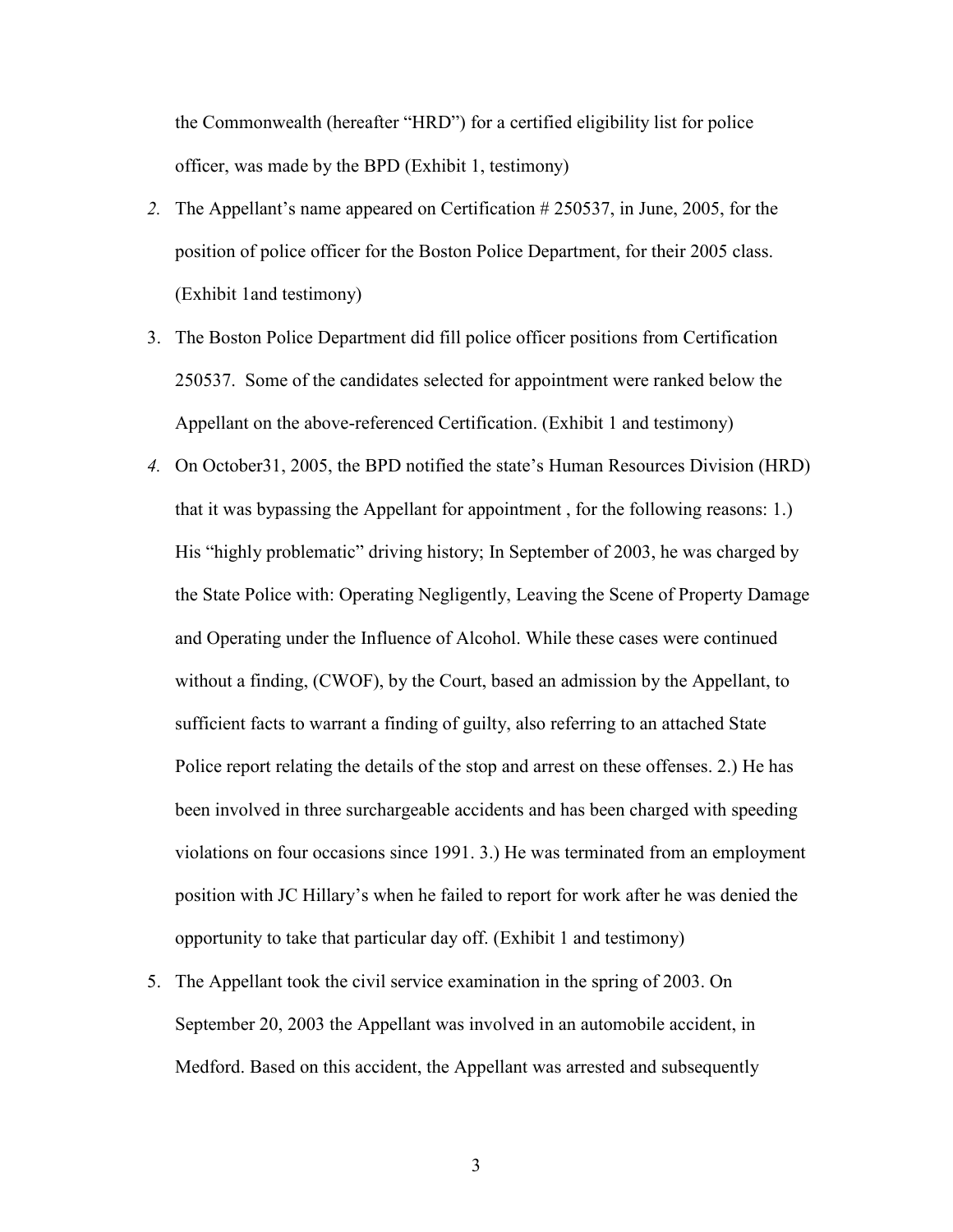charged criminally, with Operating Negligently, Leaving the Scene of Property Damage and Operating Under the Influence of Alcohol. Upon the Appellant's admission to sufficient facts, the Court continued the matters without a finding, (CWOF) for at least one year, under probationary conditions and for the Appellant to complete an alcohol reeducation program. (Exhibits 3, 4, 5, 6, 8, 9 and testimony).

- 6. The State Police arrest report for the September 20, 2003 incident, at 2:35 AM indicates that the Appellant admitted that he had been in an accident, that he had a "very strong odor of alcohol coming from him and inside his vehicle." The Appellant admitted that he had "a couple of beers". He performed poorly on the field sobriety tests, nearly falling over during the "one-leg stand" test. The Appellant testified that he did not perform the one-leg stand adequately, holding it only to a count of 4, instead of 10 as directed. At the State Police barracks, the Appellant refused to take the breathalyzer test. (Exhibits 3, 6 and testimony)
- 7. The Appellant testified that the accident occurred on Route 93 north when he, being in the middle lane, came over a rise and found another vehicle cutting in front of him, from the left-hand lane cutting diagonally in front of him toward the exit. He applied his breaks but hit the other vehicle anyway and the other vehicle did take that immediate exit off Route 93, exit 31. The Appellant claimed that he had no time to slow down and also take exit 31 to follow the other vehicle.(Testimony)
- 8. The Appellant testified that, after the accident occurred, he intended to drive to his parents' home and then report the accident, by telephone, to the State Police. The Appellant also admitted that, by not seeking a telephone nearer to the accident scene, he was at least partially motivated by a desire to avoid arrest. (Testimony)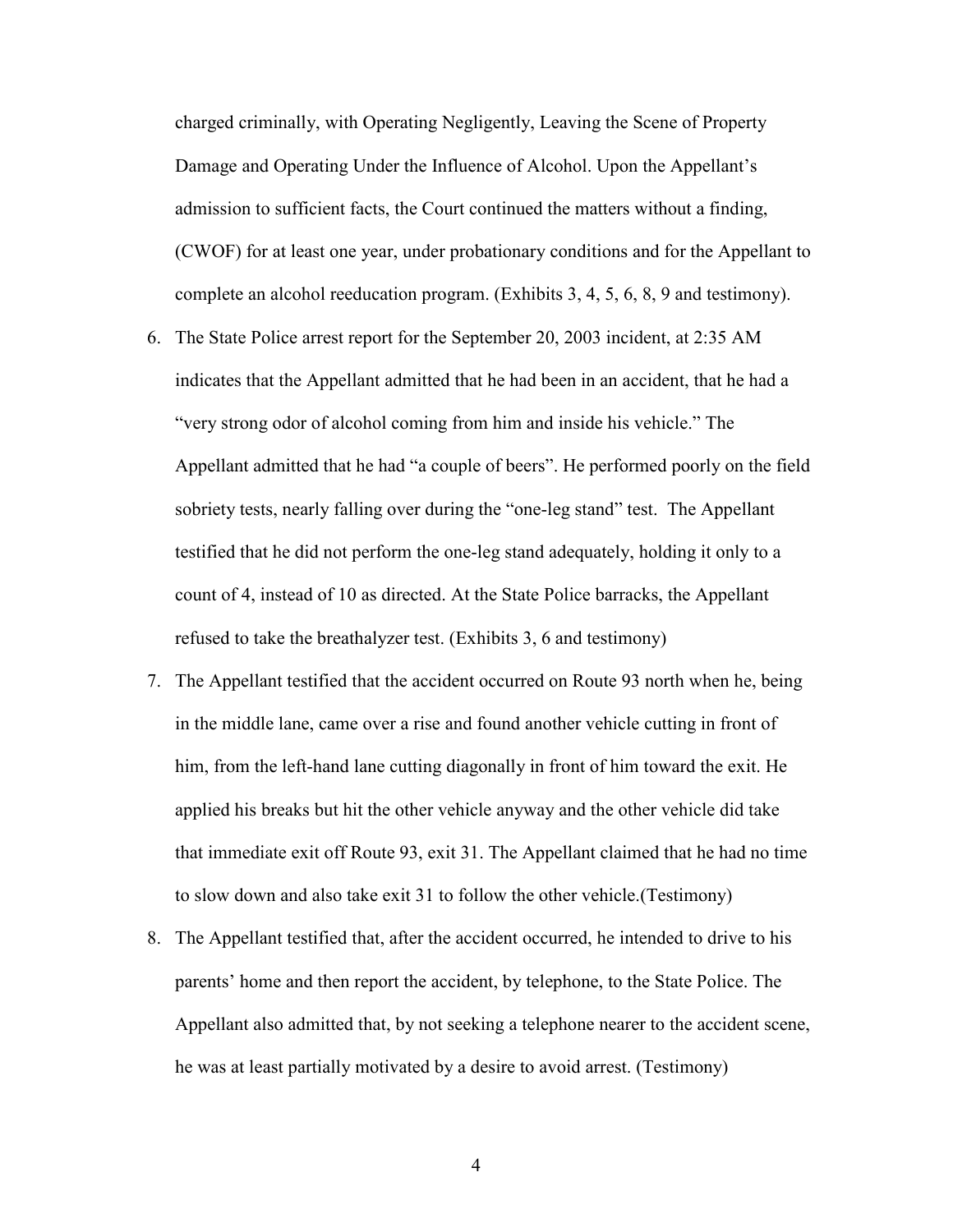- 9. The Appellant admitted that on the day of the accident, he was taking, by prescription, Tylenol with codeine, for an ankle injury, which he had suffered, sometime prior to the accident. (Testimony)
- 10. The Appellant admitted, under cross-examination that on the evening of the September 20, 2003 accident that he had been drinking and was under the influence of alcohol, when the collision occurred. The State Police report states that the Appellant admitted, at the time of the police stop that evening that he had "a couple of beers". Yet, the Appellant testified at this hearing that he had 5 or 6 beers that evening at a bar from about 11:00 PM to closing at 2:00 AM. He also testified that at the time of the accident, he intended to drive to his parents home, to telephone the police and that his parents lived about 15 to 20 miles away. (Exhibit 3 and testimony)
- 11. For the September 20, 2003 accident and arrest, the Appellant did eventually appear in court, being charged with the offenses of Operating Negligently, Leaving the Scene after Property Damage and Operating Under the Influence of Alcohol. He admitted to sufficient facts to warrant a finding of guilty. However the Court by agreement continued the matters without a finding of guilty on the probationary condition that the Appellant complete an Alcohol Reeducation Program and pay certain costs. (Exhibit 8 and testimony)
- 12. The Appellant did eventually complete the 16 week, court alcohol reeducation program, paid all court-related costs and the matters were dismissed by the courts, in 2004 or January, 2005. (Exhibits 8, 9 and testimony).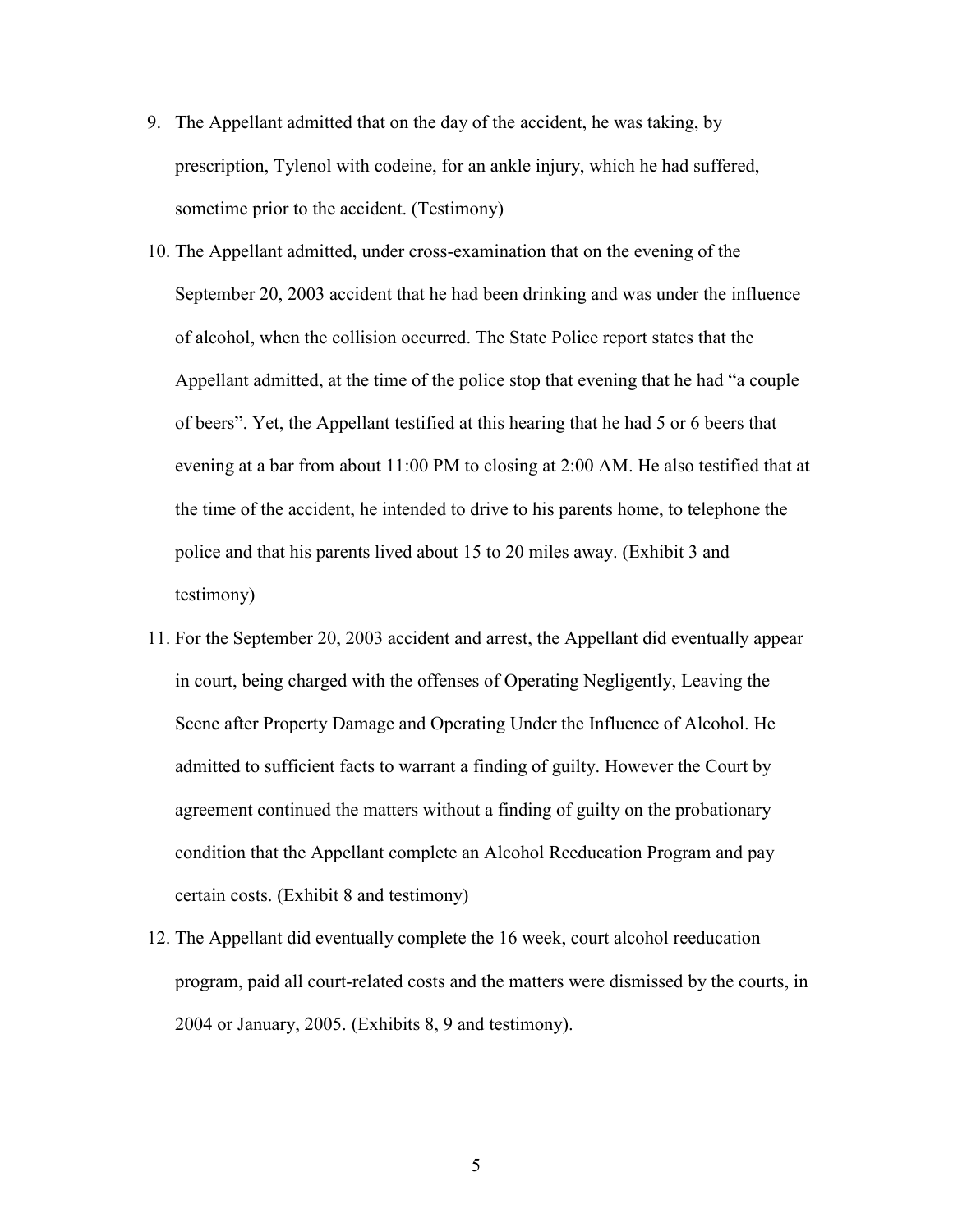- 13. The Appellant admitted in testimony at the Commission hearing that he had been in a one-car accident on October 23, 2001, when his car drifted on the road and struck a light pole, injuring his head and setting off the air bags. He was not criminally charged for this accident.(Testimony)
- 14. The Appellant also admitted in testimony at the Commission hearing that he had been involved in another one-car accident, on October 22, 2001, the day before the accident above, ( Para 13.), when he fell asleep at the wheel, drifted and hit a mail box. He attributed this accident to exhaustion, since he had just driven up to Massachusetts from New Jersey. (Testimony)
- 15. The Appellant admitted in testimony, that he had been held in protective custody for alcohol consumption, at some time in the past. He also admitted that it had been poor judgment, on his part, for him to drive when he was exhausted and or when he was under the influence of alcohol. (Testimony)
- 16. The Appellant's driving record from the Registry of Motor Vehicles was entered into evidence without objection and the Appellant was examined on various aspects of that record. The record contained numerous entries, including the following;

| 8/25/99  | Speeding               |
|----------|------------------------|
| 5/7/98   | Speeding               |
| 10/4/93  | Speeding               |
| 5/28/91  | Speeding               |
| 9/20/03  | Surchargeable accident |
| 12/23/01 | Surchargeable accident |
| 2/8/98   | Surchargeable accident |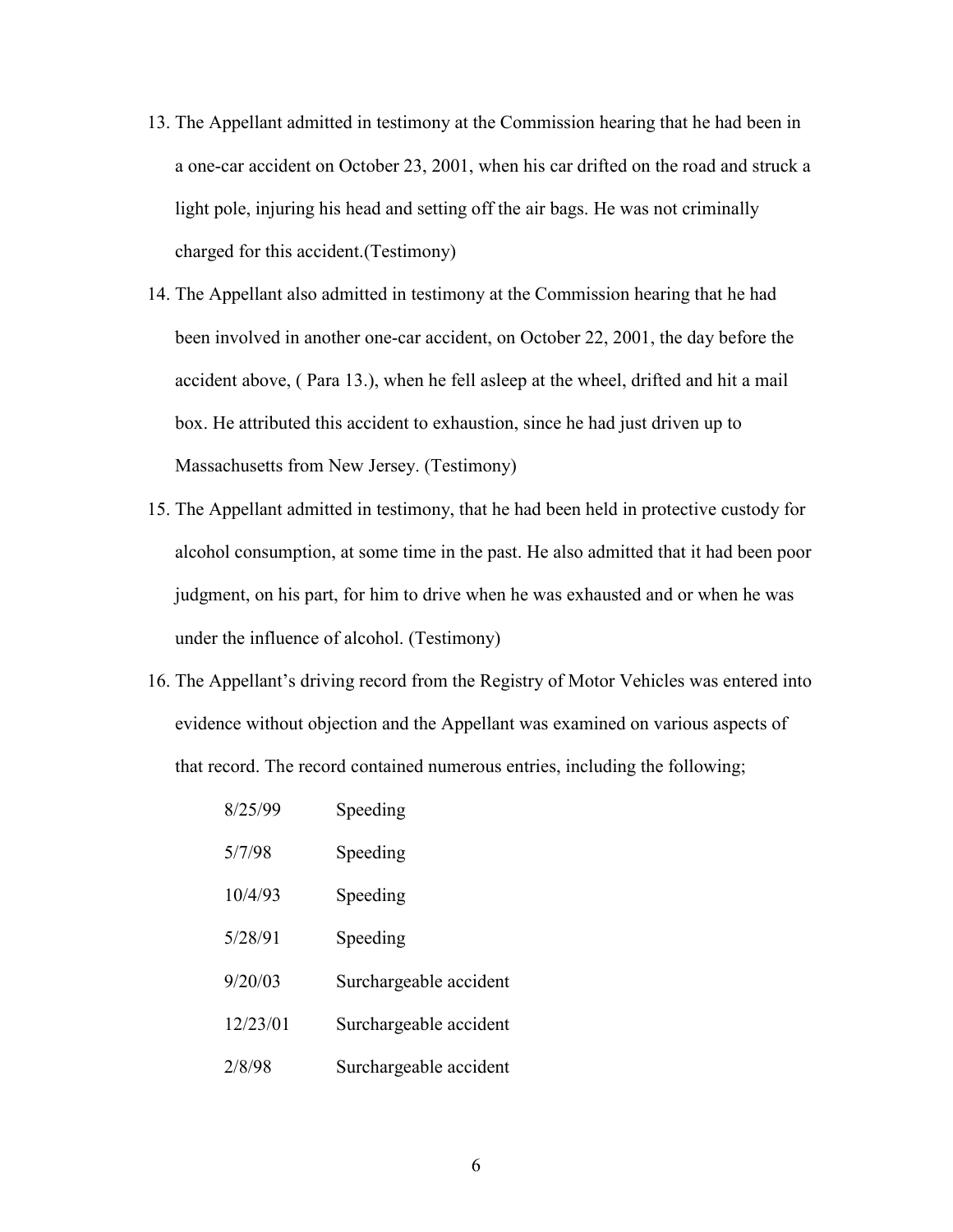1/12/98 Surchargeable accident (Exhibit 9)

- 17. The above entries on the Appellant's driving record, taken together with the other entries on that record and the circumstances that the Appellant admitted to during his testimony, accurately reflect the events and concerns cited by the BPD, as reasons 1.) and 2.), in its letter dated October 31, 2005, for bypassing the Appellant, as being unqualified or unsuited for appointment as a police officer. The Appellant's driving history is clearly "highly problematic". (Exhibits 1, 9 and testimony)
- 18. The third reason claimed by the by the BPD and accepted by the Personnel Administrator for the bypass of the Appellant, as being unsuited for appointment is as follows: 3.) "He was terminated from an employment position with JC Hillary's when he failed to report for work after he was denied the opportunity to take that particular day off." This information apparently was garnered by the BPD from disclosures made by the Appellant in his Recruit Candidate Application. However the BPD did not include with this disclosure, the other relevant circumstances which explain and support the Appellant's decision to not report for work that day. These other relevant circumstances were also disclosed by the Appellant in his application, regarding this termination. ( Exhibits 7, 10, 13 and testimony)
- 19. The BPD did not present any evidence to contradict the Appellant's version of the JC Hillary's termination, as disclosed in his application and his testimony. The Appellant's version of events as disclosed in his application and testimony is believed to be true and accurate. (Exhibits and testimony)
- 20. The Appellant was employed at JC Hilary's Restaurant from approximately 1989 to approximately September, 1994. He was terminated from his job there due to a one-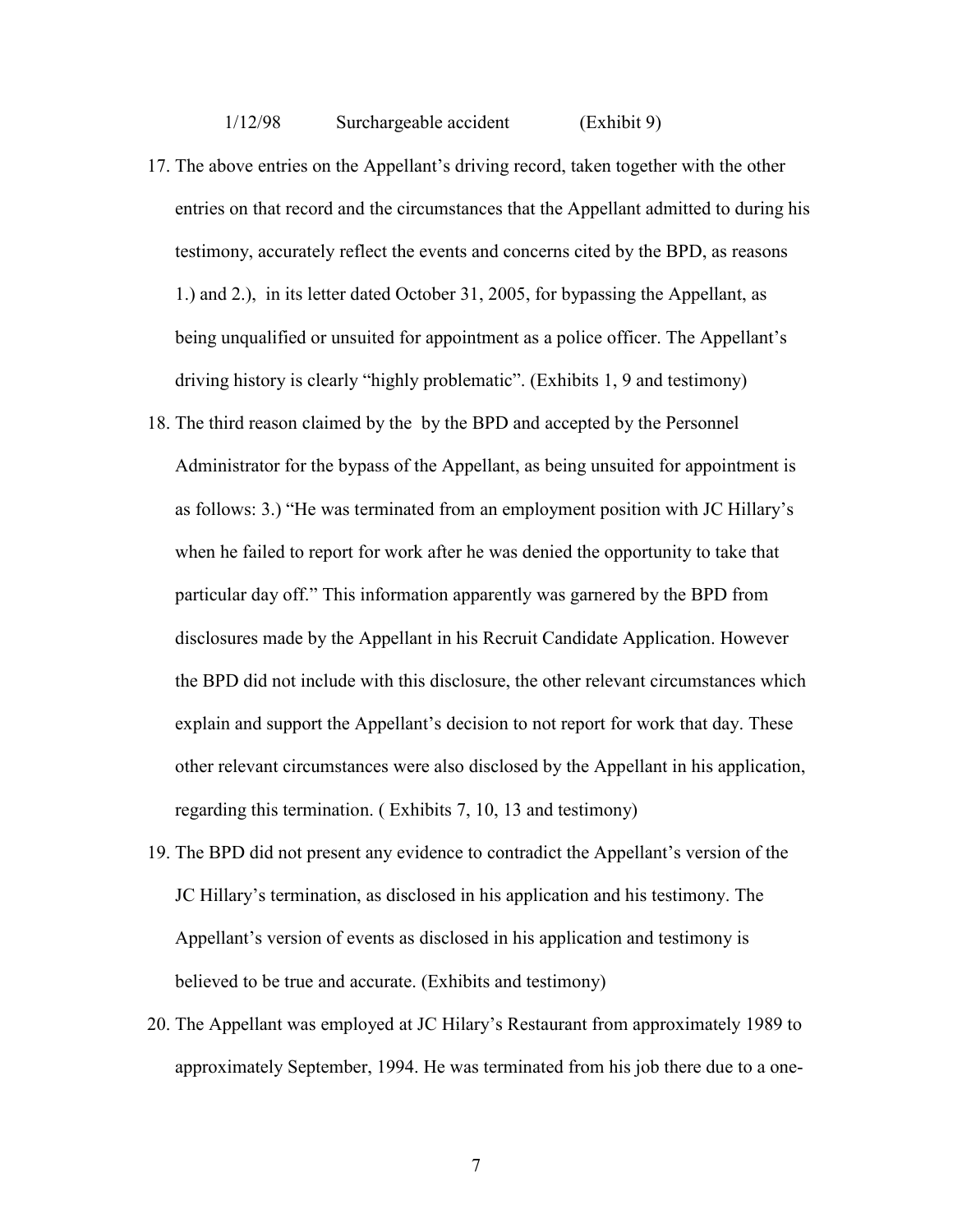time failure to report for an assigned shift, despite his prior notice to the general manager that he would not appear at that shift, due to his planned attendance at a wedding.(Exhibit 10 and testimony)

- 21. The Appellant, at the time he was terminated, had become romantically involved with a female bartender, who also worked at JC Hilary's. He planned to attend the wedding with this woman and had notified the general manager of his plans. The wedding was to occur on a Sunday, a day that the Appellant was not normally scheduled to work; his shift was normally on Wednesday through Friday. The general manager then scheduled the Appellant to work on that particular Sunday and when (approximately 1 week before), the Appellant notified the general manager that he was planning to attend a wedding on that Sunday, the general manager refused to change the schedule. The general manager had previously dated the same woman attending the wedding with the Appellant. The general manager was unhappy over his break-up with the woman and her subsequent involvement with the Appellant. The general manager, being vindictive, attempted to block the Appellant's attendance at the wedding. He then used the missed shift as an excuse to terminate the Appellant from employment. (Exhibit 10 and testimony)
- 22. The Appellant did not have any prior missed shifts or any discipline, problem or incident while working for JC Hillary's. He had actually been awarded a commendation for outstanding performance from JC Hillary's in 1991. He had been a valued employee at JC Hillary's until he was terminated. It is outside the norm for an employee, with a good work history, to be terminated for a one-time event like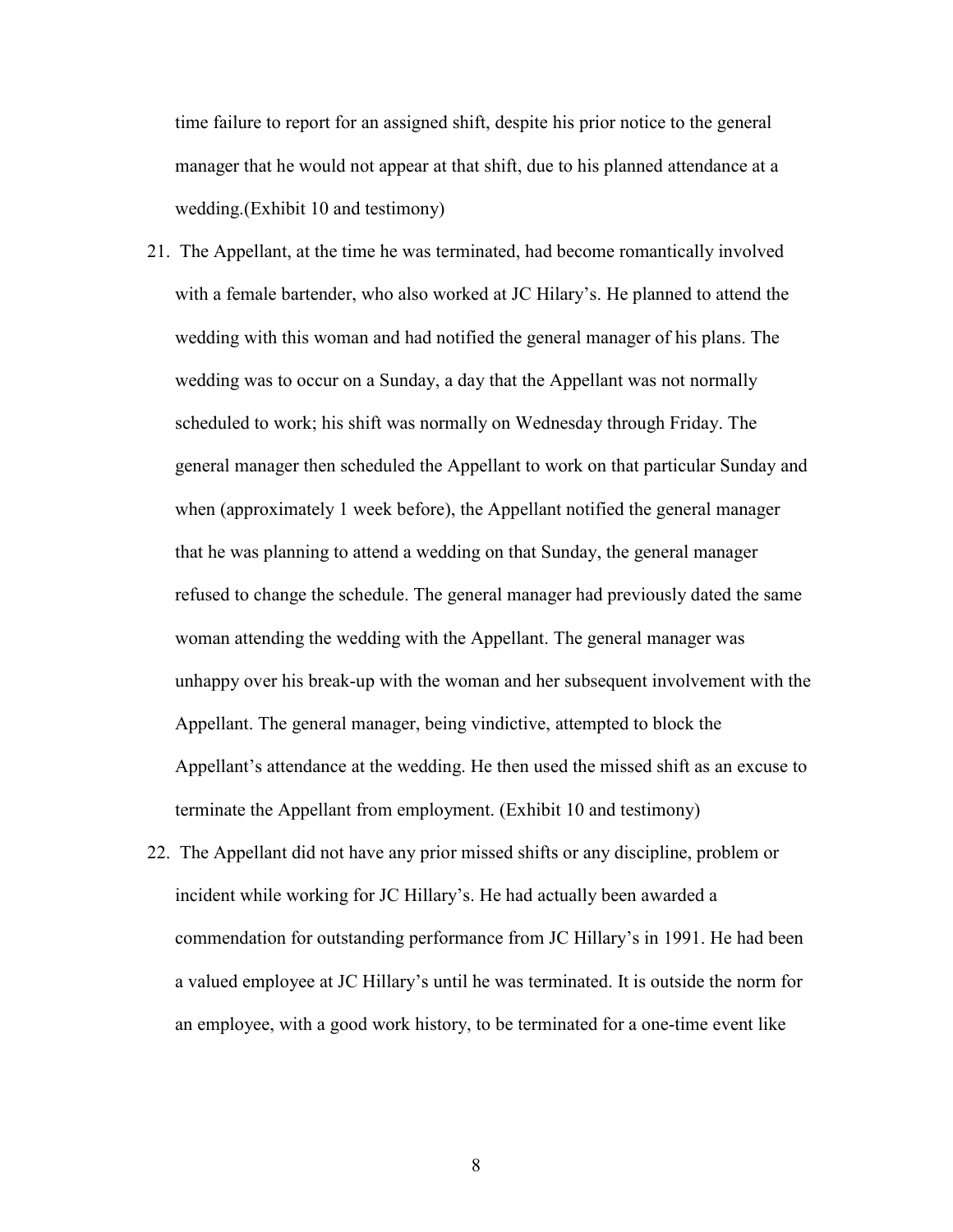this, under these circumstances. The termination is the carrying out of a personal vendetta, on a pretext, by the general manager. (Exhibit 10, 13 and testimony)

- 23. The process of application for the position of police officer for the Boston Police Department initially begins with the completion and submission of a twenty (20) page notarized "Recruit Candidate Application". The application covers in detail the areas: personal history, residences (10 yrs), educational history, driver history, employment history (10 yrs.), employee discipline, days missed work (3 yrs.), military record, police record, financial background, history of drug use or experimentation, use of alcohol, gaming/gambling, other personal declarations, parental responsibilities, (family) relatives, licenses, G. L. c. 208, 209 or 209A protective orders, real estate ownership/interest and civil litigation. The application ends with two signature pages, each with a separate oath of affirmation of the completeness and accuracy of the detailed information provided and the acknowledgement of the removal from the civil service eligibility list for any willfully withheld information or false statements. The Appellant attached numerous addendum pages to his application in further answer to the questions. (Exhibit 7 and testimony)
- 24. The BPD then uses the completed Recruit Candidate Application as a basis for an investigation of the candidates' background. Each candidate's application generates a separate file or folder to which is added a criminal record or CORI check and a Registry of Motor Vehicles "driver history". Each candidate's file is assigned to an Investigator or Detective for review, confirmation and investigation of any matters of concern. (Exhibits 7, 8, 9 and testimony)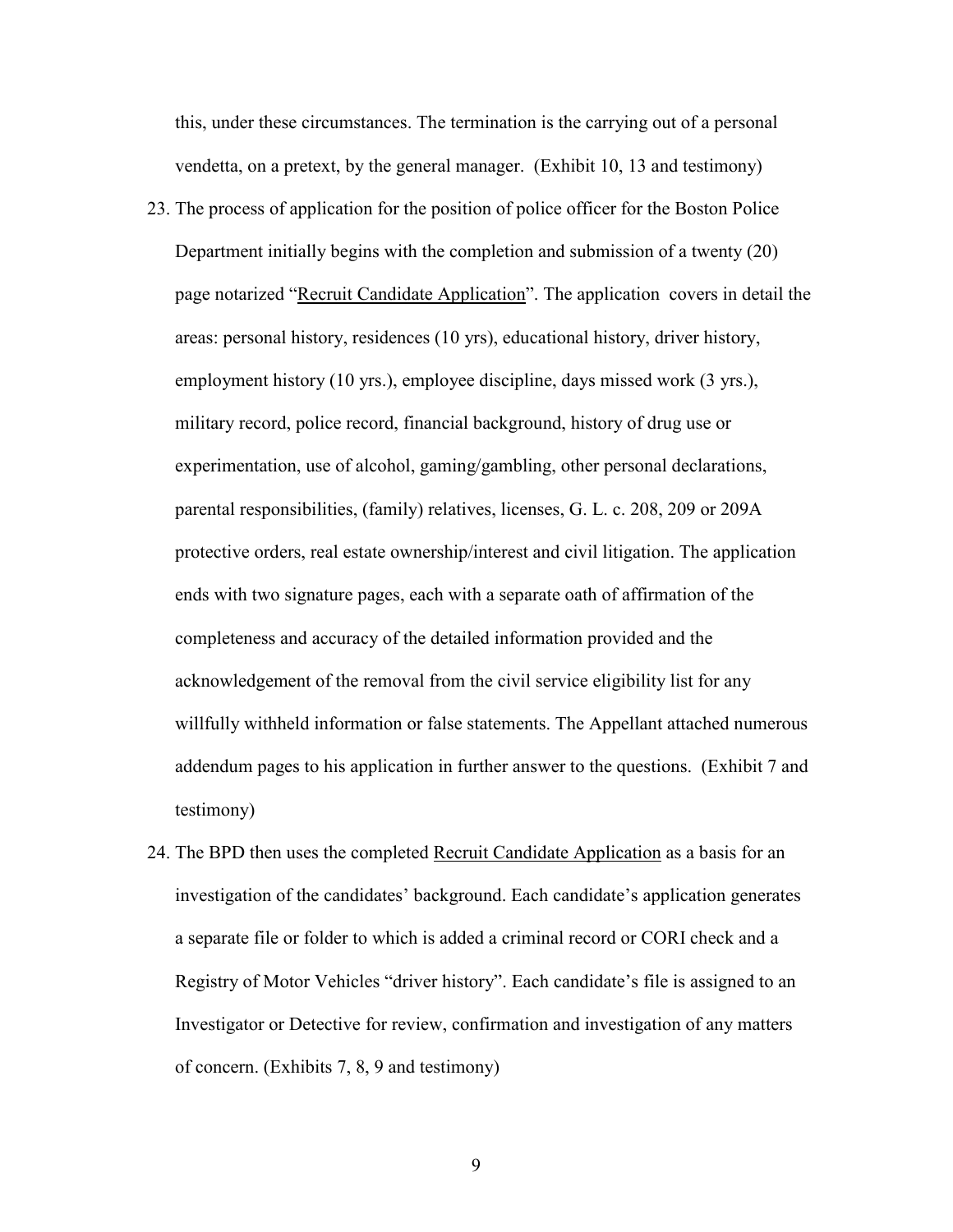- 25. The investigation and review process is time consuming and detailed. After investigation and review process is completed, the bulk of the candidates' files, receive "a green light"; which means they are cleared and determined to be qualified or "suitable" for appointment and therefore left on the certification or eligibility list. (Testimony)
- 26. After investigation and review, some candidates' files are determined to be "of concern" and "kicked back" for further review and investigation. The determination that the Appellant's file was of concern and kicked back for further review and investigation was made by Norman Hill, then Commander of the Recruitment Unit for the BPD and now a Deputy Superintendent for the BPD. Hill reviewed the Appellant's file including: the Appellant's criminal record, driver record and the September 20, 2003 related reports and documents. The significant factors considered by Hill in making this "of concern" determination were; the Appellant's lengthy driver record, including numerous speeding and surchargeable accidents, the September 20, 2003 arrest for: Negligent Operation, Leaving the Scene of Property Damage, and Operation Under the Influence of Alcohol and the Appellant's termination from employment at JC Hillary's restaurant. Hill considered the additional circumstances of the Appellant's Sept. 20, 2003 incident and arrest to be of concern to him, including; a strong odor of alcohol emanating from the Appellant and his vehicle, the 2:35 AM after bar closing time, a collision, leaving the scene without identifying himself and the Appellant's age at the time, being in his early thirties and therefore not a matter of youthful indiscretion.(Exhibits 3, 4, 5, 6, 7, 8, 9, and testimony)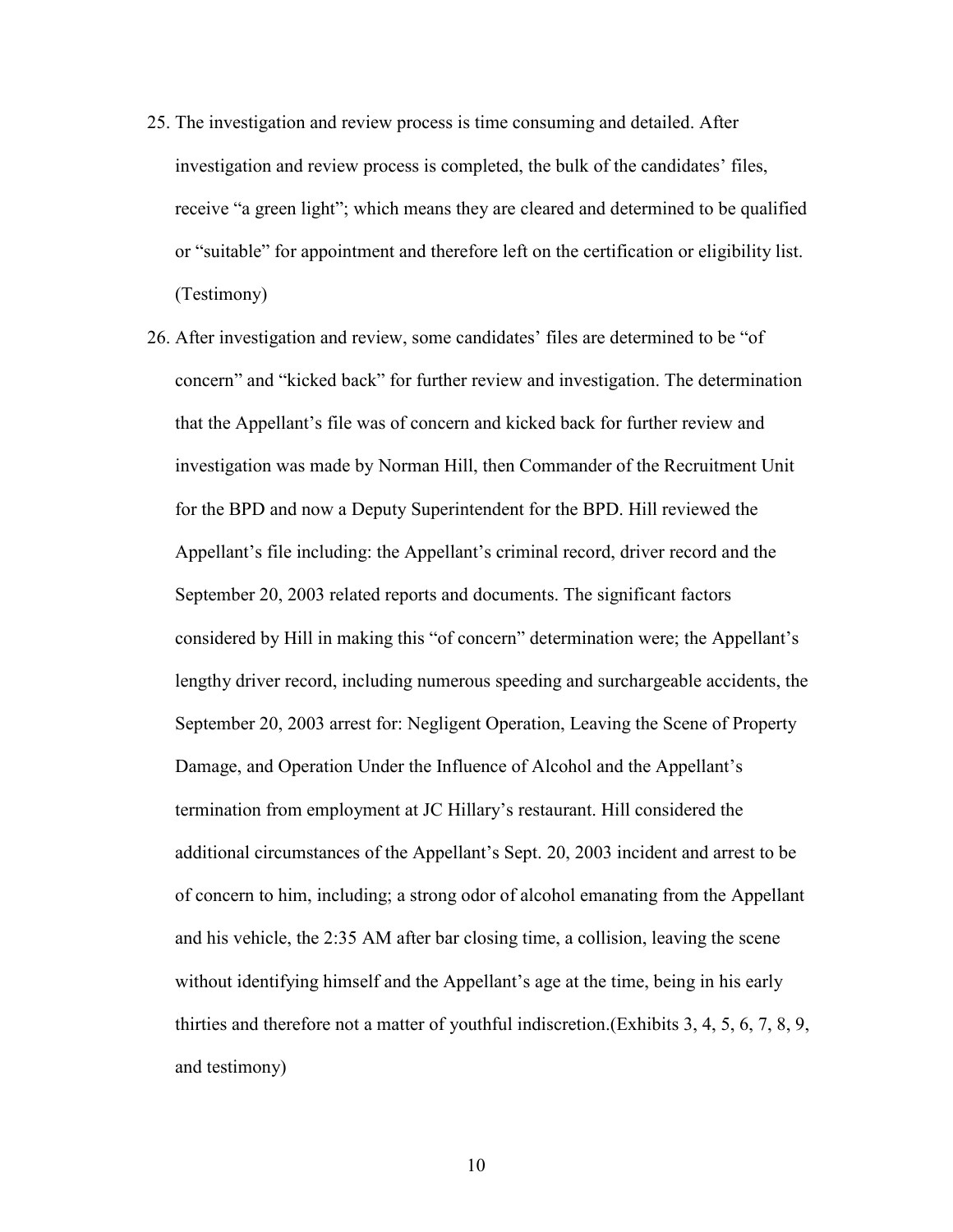- 27. Hill's job duties at the time of this bypass included making a verbal presentation to the "Round Table" review committee, on each file that he determined to be "of concern" after investigation and review. Hill did make a verbal presentation to the "Round Table" Review committee on the Appellant's file. The Round Table Review Committee is made up of several of the BPD's staff, including Robin W. Hunt, BPD's Director of Human Resources. After the verbal presentation by Deputy Superintendent Hill, on the Appellant's file, the Round Table Review Committee voted unanimously to designate the Appellant as unqualified or unsuited for appointment as a police officer, and therefore bypassing him by other candidates lower on the Certification #25037, eligibility list. The Appellant was thus bypassed for appointment by the BPD. (Exhibit 1 and testimony)
- 28. Robin W. Hunt, Director of Human Resources for the BPD, was a member of the Round Table Review Committee and reviewed the Appellant's file and application in this matter. She testified as a witness in this matter and confirmed the unanimous vote by the Committee to designate the Appellant as unqualified or unsuited for appointment as a police officer for the BPD. (Exhibit 1 and testimony)
- 29. Robin Hunt described what is generally looked for in determining a candidate's unqualification or unsuitability for appointment as a police officer for the BPD. This included criminal record, driving record, job performance (including troubling patterns of sick leave abuse, like calling in sick on Fridays and Mondays). She found the Appellant's driving record and criminal record on the September 20, 2003 incident to be troubling. Even a CWOF is "significant", since it is premised on an admission to sufficient to warrant a finding of guilty. She believed that the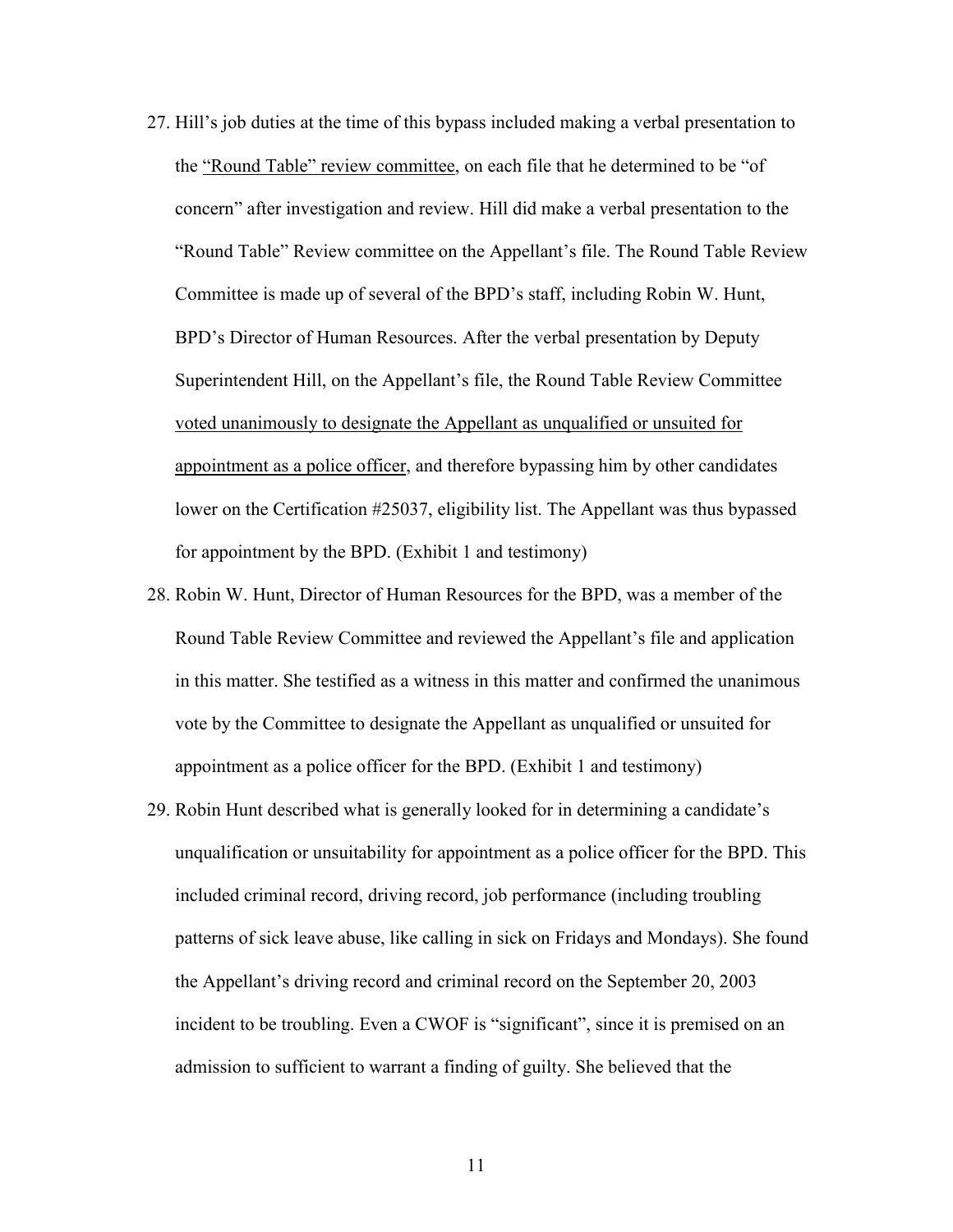Appellant's driving record and criminal record, which both contained serious charges, and the relevant circumstances contained in the related Police reports, rendered the Appellant unsuitable, due to repeated acts of poor judgment, showing a lack of sufficient personal integrity. She also considered the Appellant's termination from employment by JC Hillary's, for failure to appear at a scheduled shift, to be significant. She believed that it was significant, in part, due to the fact that the BPD required regular "mandatory over-time or mandatory shifts" and failure to show for a shift would be irresponsible and disruptive. (Exhibit 1, 4, 5, 6, 7, 8, 9, 10 and testimony)

- 30. Robin Hunt has been Director of Human Relations for 2 and1/2 years and with the BPD since 1999. She admitted that other candidates for appointment, in the past, have been determined to be suitable candidates despite a CWOF on Operating Under the Influence offense or other similar charges on their record but it would depend on other factors involved. She could not estimate the number or the percent of candidates with CWOF's, who had been determined to be qualified for appointment. She stated clearly that a CWOF on an OUI charge was "not automatic disqualification but that it was considered on a case by case basis". (Exhibit 2 and testimony)
- 31. I find that both Robin Hunt and Norman Hill are credible witnesses. They are professional, thoughtful, responsive and deliberate in their answers. Their demeanor is professional and appropriate. They did not exceed the scope of the questions, in their answers, even if it might be facilely done and advantageous to them.(Exhibits, testimony and demeanor)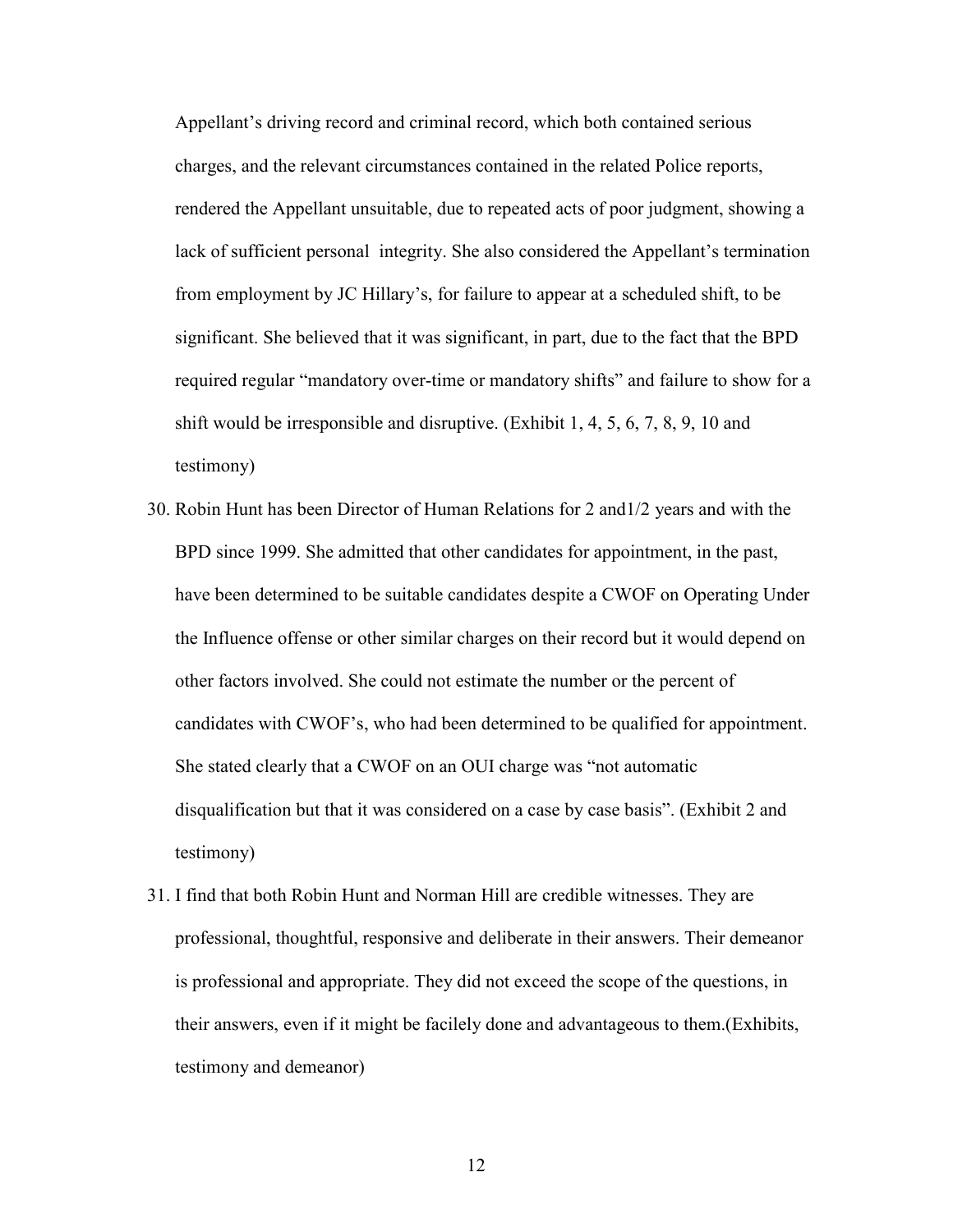- 32. The decision of the Round Table Review Committee on a candidate's suitability for appointment as a police officer is made on a "case by case" basis. After review and discussion of each candidate's file, a vote is taken, but apparently unrecorded. Although all of the information in each file is considered, some categories of information carry more weight with the committee members than others. The obvious serious weight categories are: criminal record, criminal activity, driving record, past job performance and any other fact that might relate to dishonesty, lack of integrity or irresponsibility. All these stated categories of information have a rational relationship to the tasks and duties performed by a police officer. However, there is not a clearly stated quantitative or qualitative standard for this evaluation process. It is the committee members' individual subjective judgment, tallied in a vote that determines suitability for appointment. Statistics are not collected or compiled by the BPD, even by category of factors, for the sake of comparison among the candidates, to qualitatively or quantitatively determine their suitability for appointment. The collection of statistics on individual or categorical factors, events or considerations in the suitability determination process, would require access and a case by case analysis. (Exhibits and testimony)
- 33. The sheer volume and detail of the information required, to effectively complete the Recruit Candidate Application for the BPD, creates a burdensome administrative and evaluatory process for the BPD; especially given the large number of candidates and the relative, comparative and subjective nature of the process. A problematic issue therefore might arise, on a close case of subjective determination of disqualification for appointment versus another determination of qualification, on the same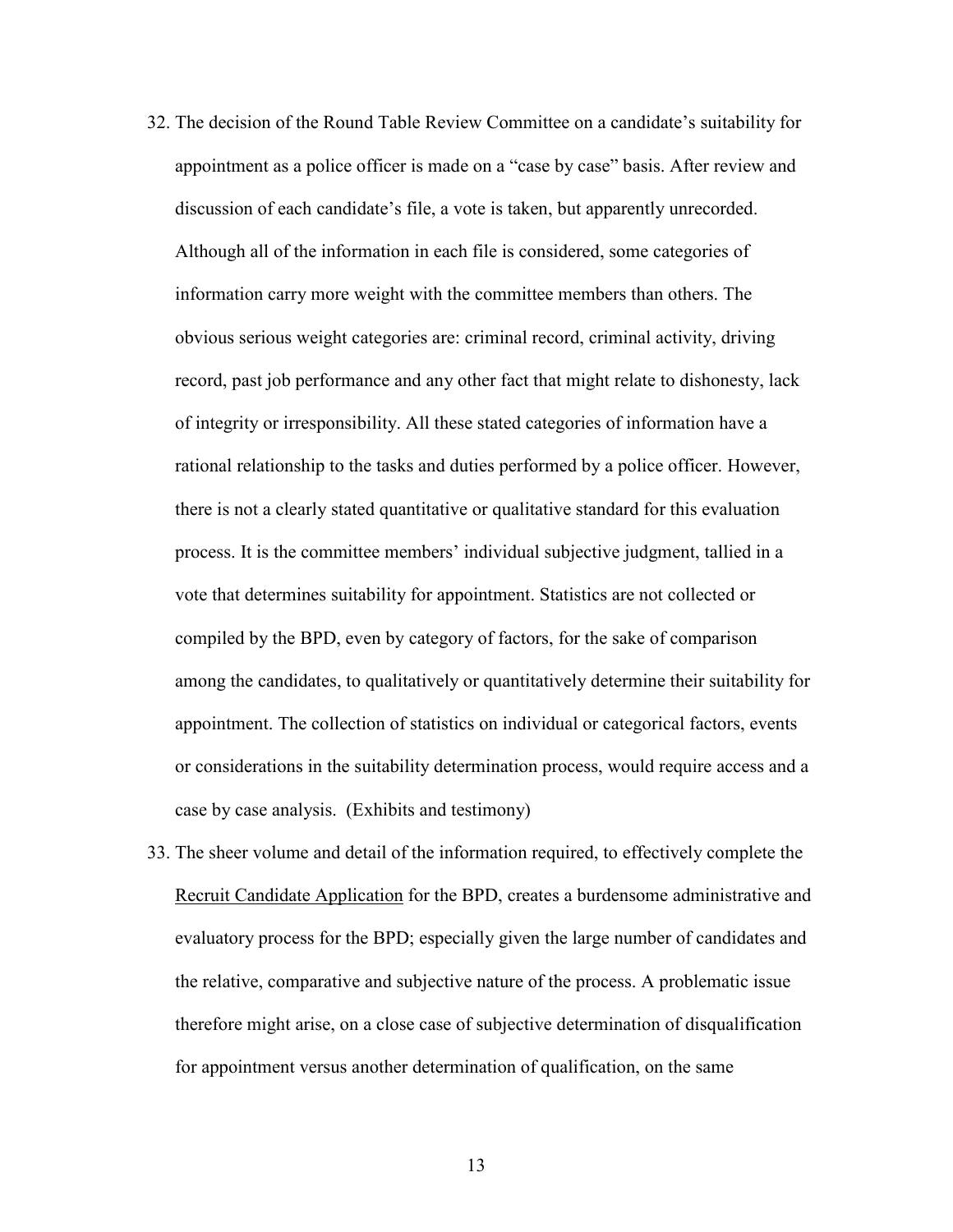certification, among candidates with similar background information. (Exhibits and testimony)

- 34. The appellant, Jeremiah Driscoll is 35 years old. He is single. He graduated from High School and has taken some college level courses. He has worked for IBM for 7 years. He served approximately 12 years in the Army National Guard, achieving the rank of Sergeant when he was honorably discharged. He has a class A (CDL), commercial driver's license to drive tractor trailers. His father is a retired Boston Police Detective, retiring in 1984, after 33 years on the job. (Exhibits and testimony)
- 35. The Appellant is a straight-forward, no-nonsense military type with a shaved head and athletic physique. He is honest to the point, on occasion, to his own detriment. He did not try to shirk responsibility for his past misadventures, even though it could negatively affect his chances of getting on the BPD. He certainly tried to explain those missteps from his own perspective. He admitted that, on September 20, 2003, at least part of his motivation, in not stopping at a nearer telephone to report the collision, was his desire to avoid arrest. Many people would have acted the way he did but not admit the motivation. He is responsible and reliable, as his long military and employment history indicated. He is the type of person that you would want on your side, in a tough situation; you know he wouldn't run, when the going got rough. He seems solid, resilient and likeable.(Exhibits, demeanor and testimony)
- 36. I find the Appellant's testimony to be credible. He was dressed in a suit and his bearing and demeanor were direct and military-like, but not overbearing. His answers were direct and responsive; even under cross-examination when he was required to admit unpleasant facts. His responses to questioning were never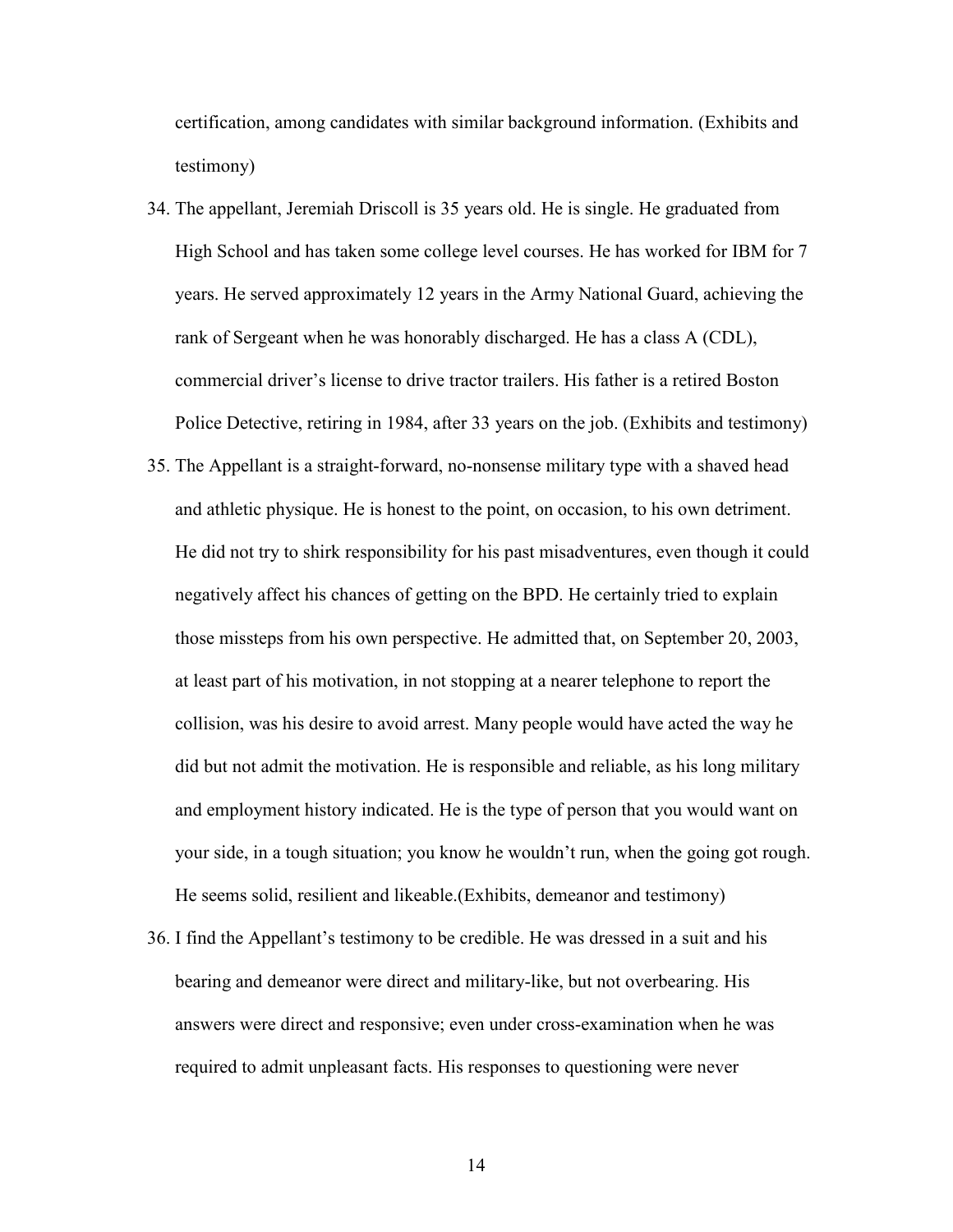combative but admirably appropriate and professional, in all respects. Composure seems his dominant personality trait. His palpably strong desire to win this appeal and become a Boston Police Officer did not affect his testimony in any perceptible way. (Exhibits, demeanor and testimony)

37. The three letters of recommendations for the Appellant, submitted into evidence are strong and definite statements of the Appellant's high character, good judgment, reliability, generosity, loyalty and problem solving ability, among other traits. It is obvious that the three authors of these letters knew the Appellant well and relished the opportunity to give testament to his high character. I especially note the love, respect and concern he held for his Father, a retired Boston Police Detective.(Exhibit 18, Exhibits and testimony)

# CONCLUSION:

 The role of the Civil Service Commission is to determine "whether the Appointing Authority has sustained its burden of proving that there was reasonable justification for the action taken by the appointing authority." City of Cambridge v. Civil Service Commission, 43 Mass. App. Ct. 300, 304 (1997). Reasonable justification means the Appointing Authority's actions were based on adequate reasons supported by credible evidence, when weighed by an unprejudiced mind, guided by common sense and by correct rules of law. Selectmen of Wakefield v. Judge of First Dist. Ct. of E. Middlesex, 262 Mass. 477, 482 (1928). Commissioners of Civil Service v. Municipal Ct. of the City of Boston, 359 Mass. 214 (1971). G.L. c. 31, s. 2(b) requires that bypass cases be determined by a preponderance of the evidence. A "preponderance of the evidence test requires the Commission to determine whether, on the basis of the evidence before it, the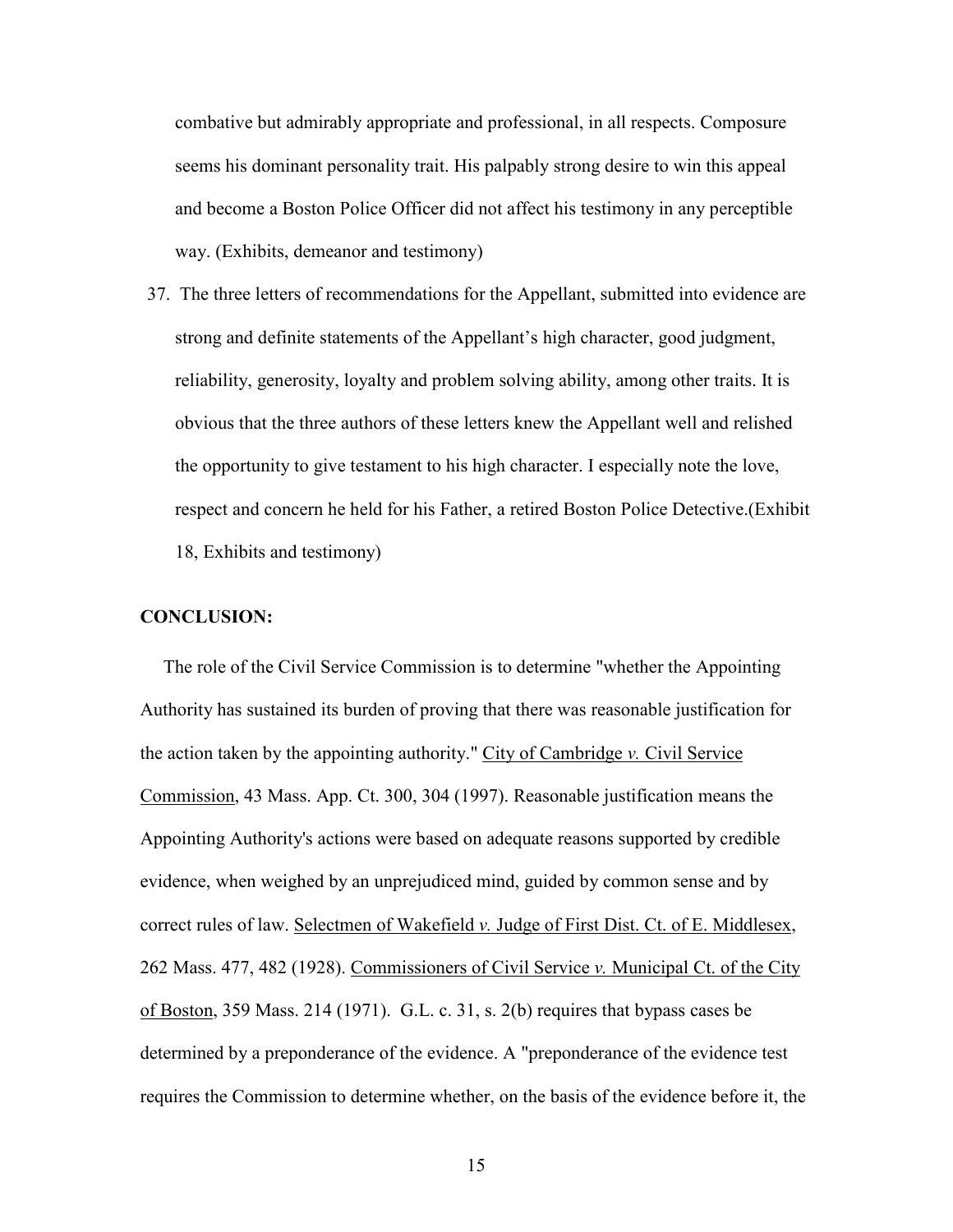Appointing Authority has established that the reasons assigned for the bypass of an Appellant were more probably than not sound and sufficient." Mayor of Revere v. Civil Service Commission, 31 Mass. App. Ct. 315 (1991). ; G.L. c. 31, s. 43.

 Appointing Authorities are rightfully granted wide discretion when choosing individuals from a certified list of eligible candidates on a civil service list. The issue for the commission is "not whether it would have acted as the appointing authority had acted, but whether, on the facts found by the commission, there was reasonable justification for the action taken by the appointing authority in the circumstances found by the commission to have existed when the Appointing Authority made its decision." Watertown v. Arria, 16 Mass. App. Ct. 331, 334 (1983). See Commissioners of Civil Serv. v. Municipal Ct. of Boston, 369 Mass. 84, 86 (1975) and Leominster v. Stratton, 58 Mass. App. Ct. 726, 727-728 (2003). However, personnel decisions that are marked by political influences or objectives unrelated to merit standards or neutrally applied public policy represent appropriate occasions for the Civil Service Commission to act. City of Cambridge, 43 Mass. App. Ct. at 304.

 The Appellant here is a likeable, reliable, responsible and upstanding person and he is a person in my estimation who would make a reliable and upstanding police officer, if given the opportunity. He has the motivation to succeed in his endeavor, partly to follow in his father's footsteps, a man he holds great respect for.

 However the Appellant also has a "highly problematic" driving history as claimed by the Appointing Authority and accepted by the Personnel Administrator as one of the reasons why he did not qualify for appointment to the position of police officer. The Appellant was judged to be unqualified or unsuited for appointment for the following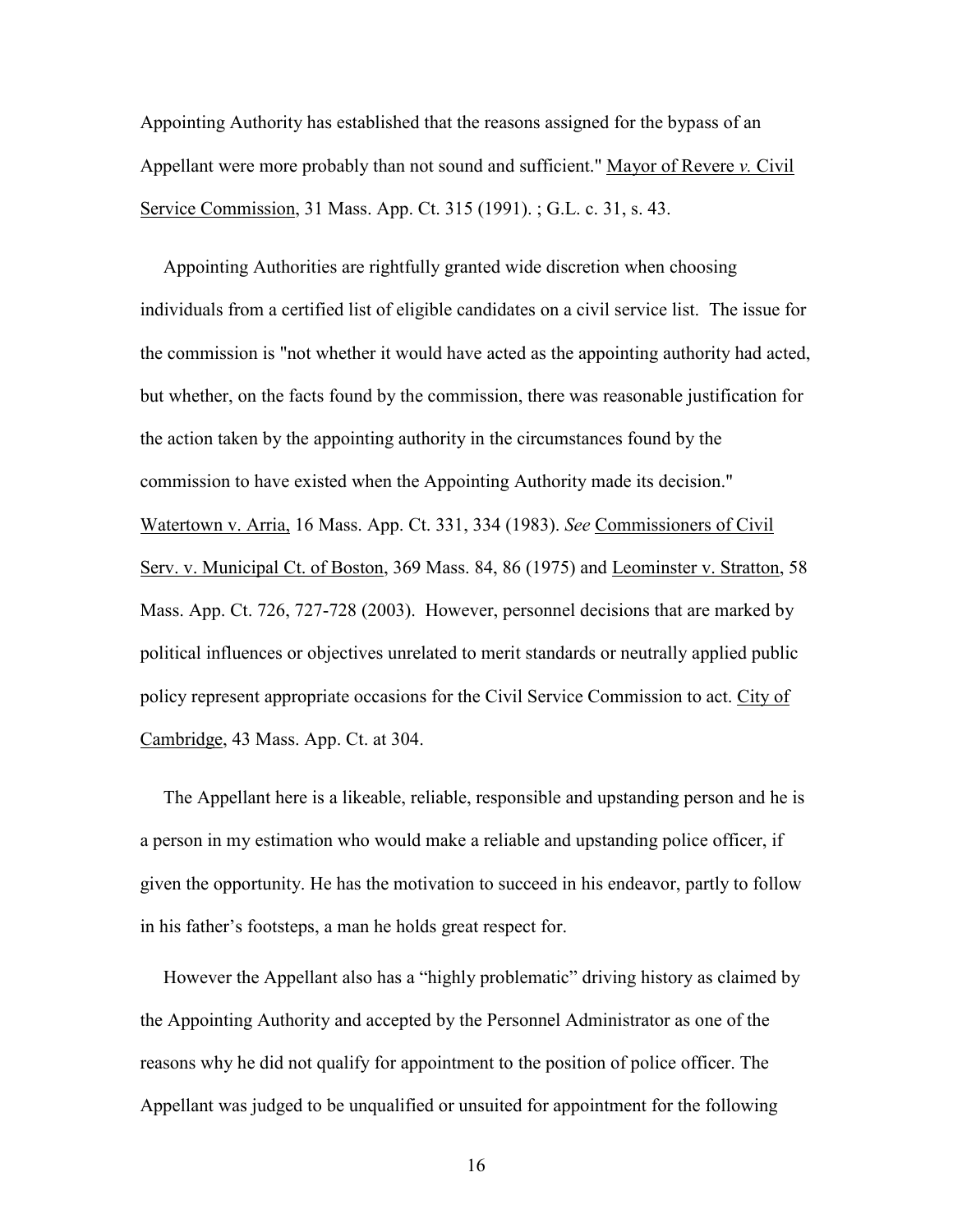reasons: 1.) His "highly problematic" driving history; In September of 2003, he was charged by the State Police with: Operating Negligently, Leaving the Scene of Property Damage and Operating under the Influence of Alcohol. While these cases were continued without a finding, (CWOF), by the Court, based an admission by the Appellant, to sufficient facts to warrant a finding of guilty, also referring to an attached State Police report relating the details of the stop and arrest on these offenses. 2.) He has been involved in three surchargeable accidents and has been charged with speeding violations on four occasions since 1991. 3.) He was terminated from an employment position with JC Hillary's when he failed to report for work after he was denied the opportunity to take that particular day off.

The Appellant's driving record from the Registry of Motor Vehicles was entered into evidence without objection (Exhibit 9) and the Appellant was examined on various aspects of that record. The record contained numerous entries, including the following;

| 8/25/99  | Speeding               |
|----------|------------------------|
| 5/7/98   | Speeding               |
| 10/4/93  | Speeding               |
| 5/28/91  | Speeding               |
| 9/20/03  | Surchargeable accident |
| 12/23/01 | Surchargeable accident |
| 2/8/98   | Surchargeable accident |
| 1/12/98  | Surchargeable accident |

 The Appellant's complete driving record, taken with the related testimony and exhibits pertaining to the light-pole collision of October 23, 2001, the mail box collision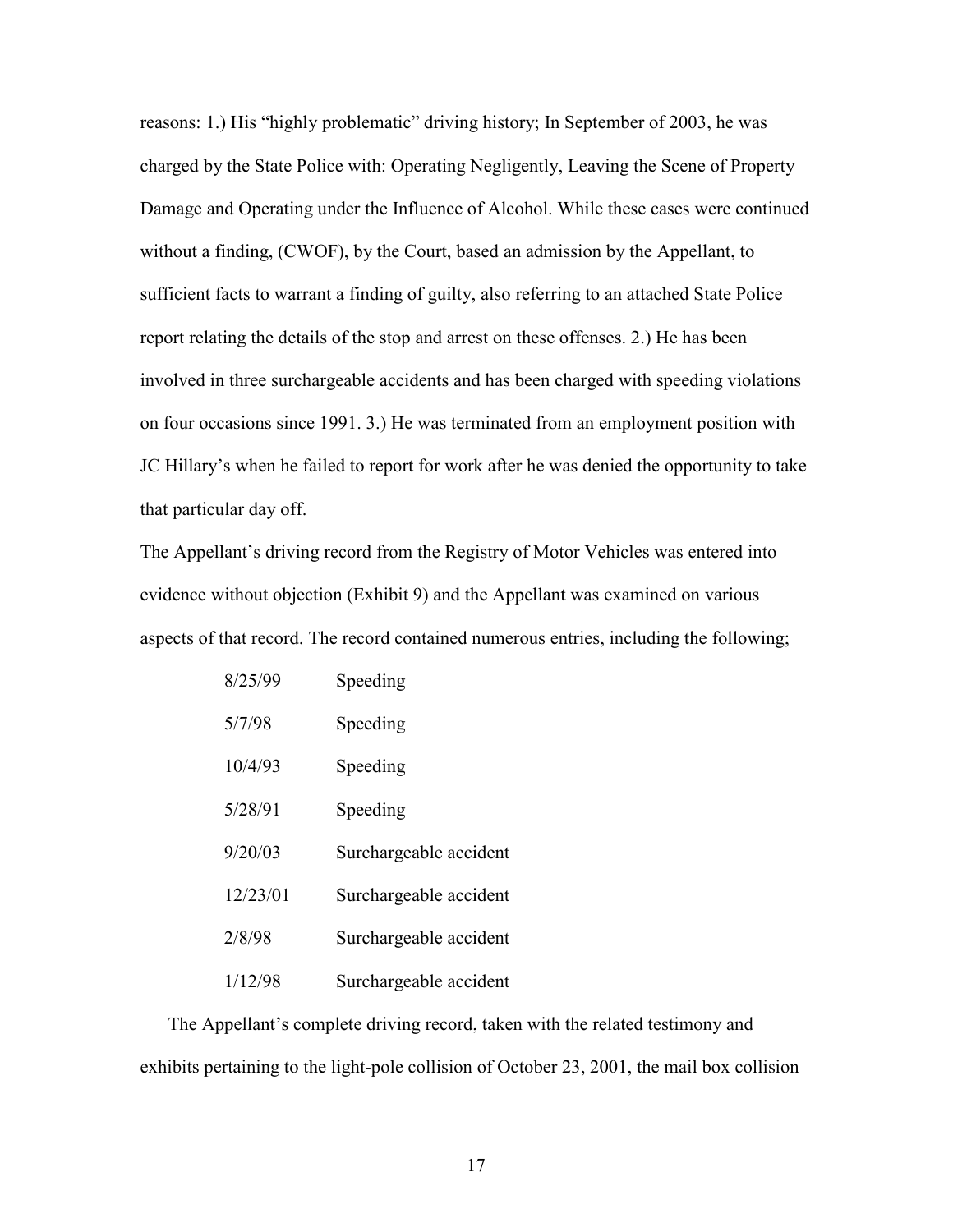of October 22, 2001 and the rear-end collision of September 20, 2003, on Route 93N in Medford, provided ample substantiation of the BPD's claim of a "highly problematic" driving record.

The September 20, 2003, rear-end collision on Route 93N which resulted in criminal charges may be the most substantial and significant event of the Appellant's several driving misadventures.

The Appellant admitted, under cross-examination that on the evening of the September 20, 2003 accident that he had been drinking and was under the influence of alcohol when the collision occurred. The State Police report states that the Appellant admitted, at the time of the police stop that evening, that he had "a couple of beers". Yet, the Appellant testified at this hearing that he had 5 or 6 beers that evening at a bar from about 11:00 PM to closing at 2:00 AM. He also testified that at the time of the accident, that he intended to drive to his parents home to telephone the police and that his parents lived about 15 to 20 miles away.

For the September 20, 2003 accident and arrest, the Appellant did eventually appear in court, being charged with the offenses of: Operating Negligently, Leaving the Scene after Property Damage and Operating Under the Influence of Alcohol. He admitted to sufficient facts to warrant a finding of guilty. However the Court, by agreement, continued the matters without a finding of guilty on the probationary condition that the Appellant complete an Alcohol Reeducation Program and pay certain costs. These are serious criminal charges which were supported by the police reports and investigation of the incident. The Appellant's own testimony confirmed the underlying facts to support these criminal charges.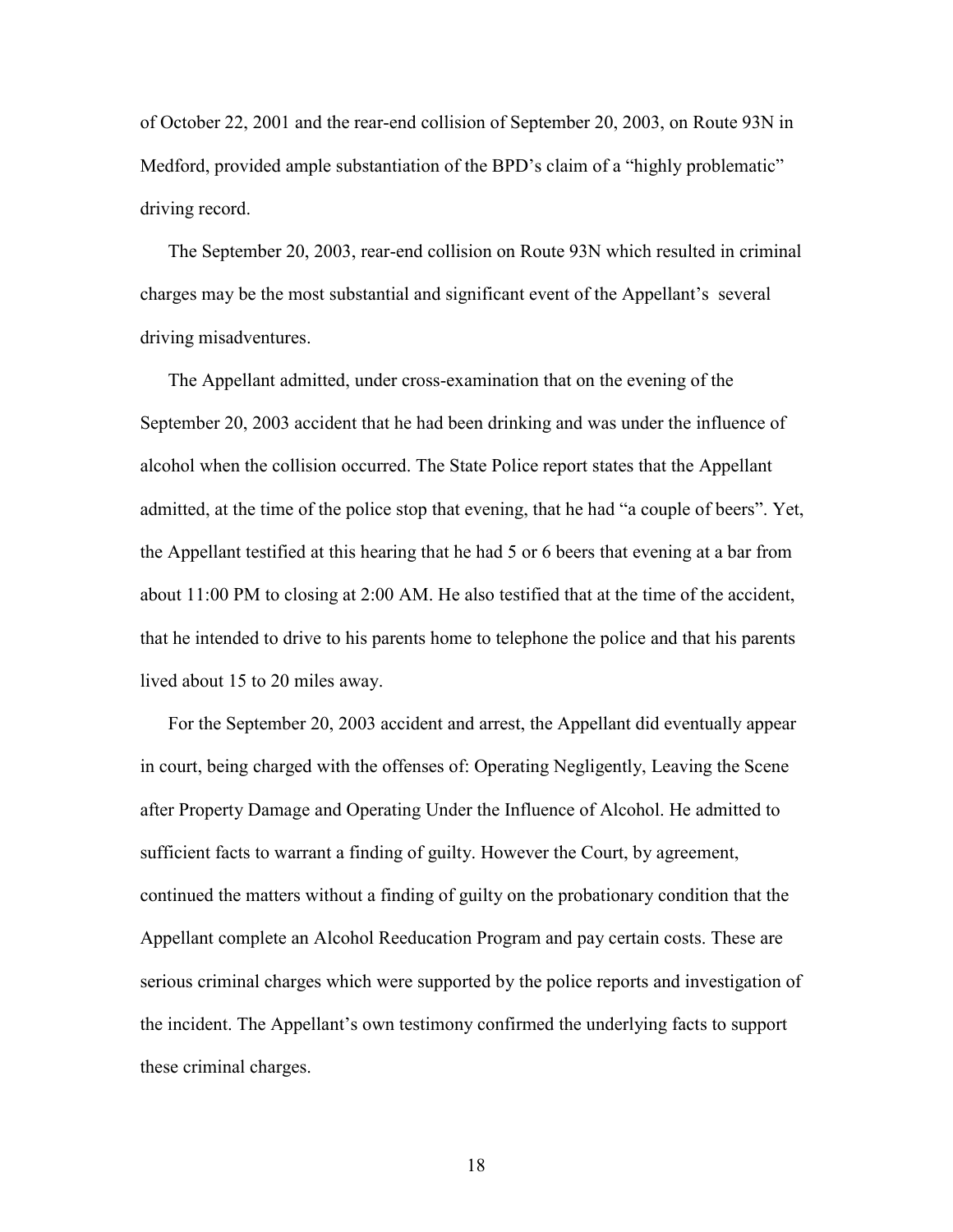The Appellant admitted that he had exercised poor judgment by driving an automobile that evening, under the influence of alcohol. He also admitted that he had exercised poor judgment when he drove into a light-pole and then a mail box on the consecutive dates of October 22 and October 23, 2001. He attributed these accidents to exhaustion, after driving to Massachusetts from New Jersey.

At least two other factors existed, relating to the September 20, 2003 collision and arrest, which were considered to be significant by the Appointing Authority. They are the Appellant's age at the time (early thirties), therefore not attributable to youthful indiscretion and the nearness in time to the taking of the civil service examination for police officer (Spring, 2003).

I believe that there are at least two examples of the Appellant's honesty, in the face of adverse consequences, which he exhibited during his testimony. The first example is when he had been stopped by the State Trooper on September 20, 2003 and asked how many drinks he had, he replied "a couple of beers". This a well-known minimalist term used to cover an indeterminate number range. Yet when he was asked the same question at this hearing, during cross examination, he promptly answered "5 or 6 beers". He didn't try to be consistent with his prior reply in the Trooper's report, or be evasive in any way. The second example is when he testified here under cross examination, he was asked if part of his thinking that night, after the collision, when he decided to drive the 15 to 20 miles to his parents home to report the collision, rather than attempt to find a nearer telephone, was to avoid arrest; he admitted that it was part of his thinking.

The Appellant was employed at JC Hilary's Restaurant from approximately 1989 to approximately September, 1994. He was terminated from his job there due to a one-time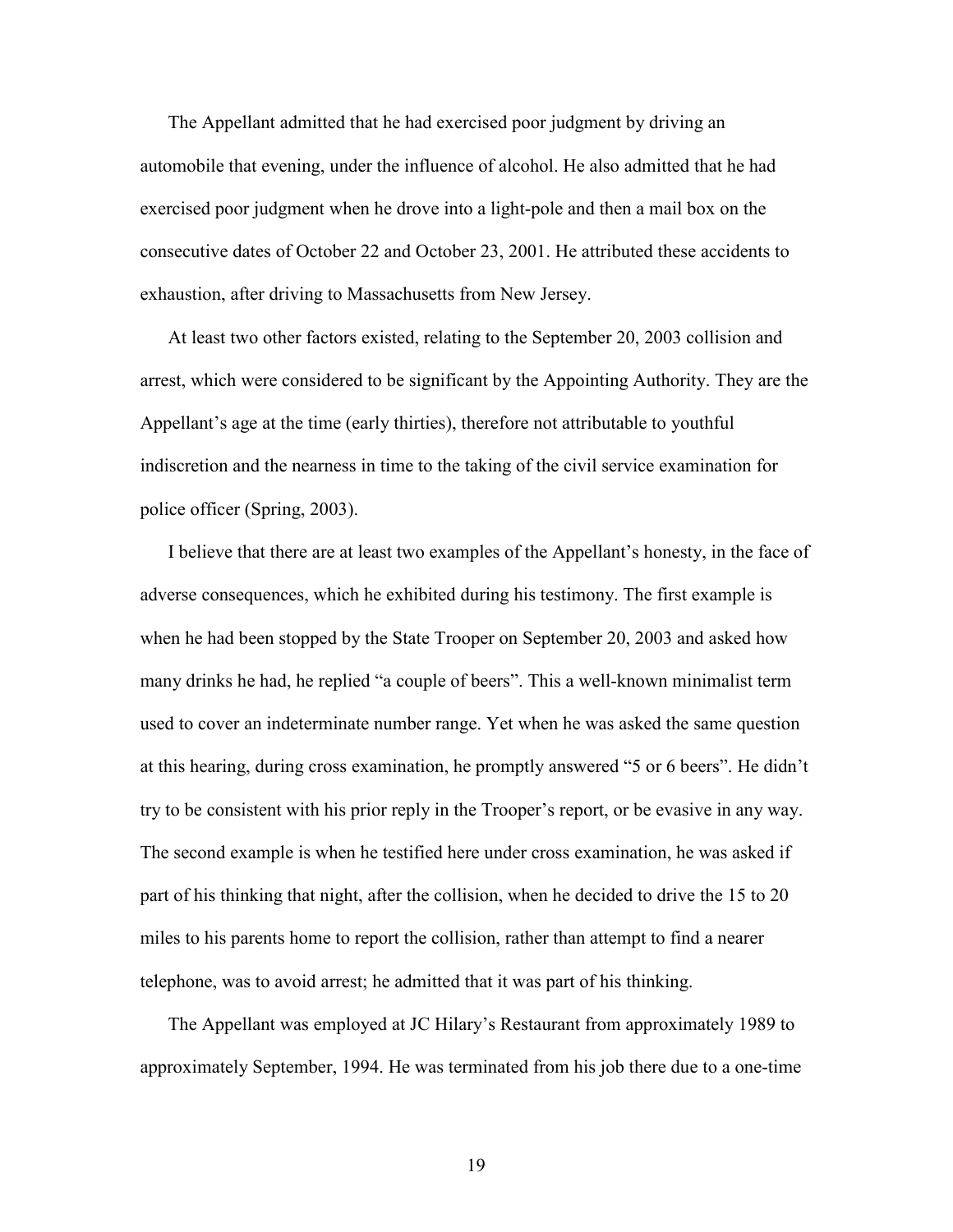failure to report for an assigned shift, despite his prior notice to the general manager that he would not appear at that shift, due to his planned attendance at a wedding.

 The Appellant, at the time he was terminated, had become romantically involved with a female bartender, who also worked at JC Hilary's. He planned to attend the wedding with this woman and had notified the general manager of his plans. The wedding was to occur on a Sunday, a day that the Appellant was not normally scheduled to work (his shifts were normally on Wednesday through Friday). The general manager then scheduled the Appellant to work on that particular Sunday, knowing the Appellant intended on being at the wedding. When the Appellant notified the general manager, approximately one week earlier that he was planning to attend the wedding on that Sunday, the general manager refused to change the schedule. The general manager had previously dated the woman attending the wedding with the Appellant. The general manager was unhappy over his break-up with the woman and her subsequent involvement with the Appellant. The general manager, being vindictive, attempted to block the Appellant's attendance at the wedding. He then used the missed shift as an excuse to terminate the Appellant from employment.

Therefore I conclude that the BPD did not meet its burden, on reason 3.) JC Hillary's employment termination; by failing to establish, by a preponderance of the credible and competent evidence in the record, that the Appellant's termination was justified, as due to his own dereliction. However, the BPD did meet its burden on the first two of the three reasons stated as justification for the bypass. Those two reasons which were established are substantial and sufficient standing alone to justify the bypass. Those two reasons are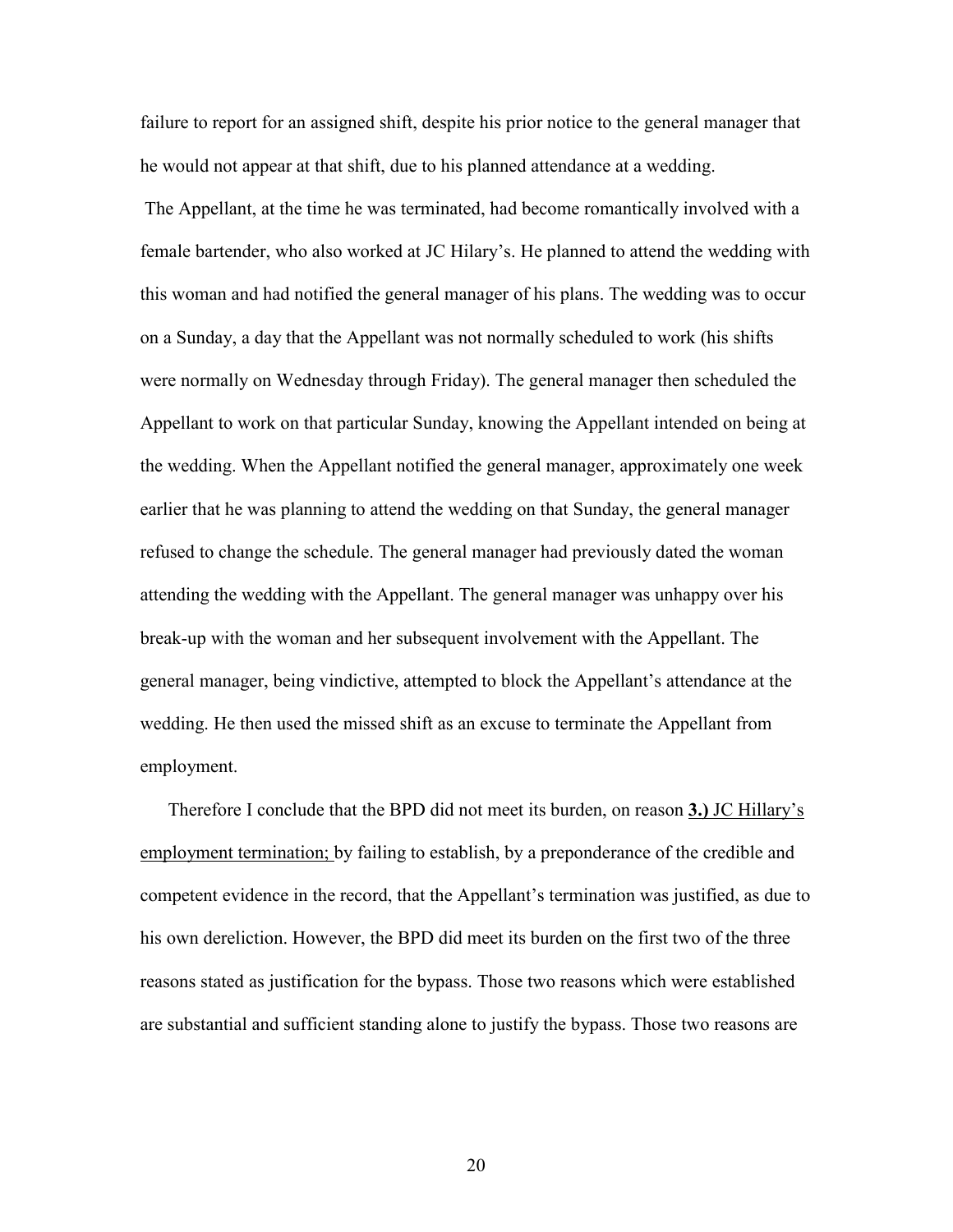rationally related to and may properly be used to gauge the applicant's fitness to perform the duties and responsibilities of the position of police officer.

 Even though this Hearing Officer might make a different decision regarding the Appellant's candidacy, it is not within the authority of the Commission, however, to substitute its judgment about a valid exercise of discretion based on merit or policy considerations by an appointing authority. School Comm. of Salem v. Civil Serv. Commn., 348 Mass. 696, 698-699 (1965). Debnam v. Belmont, 388 Mass. 632, 635 (1983). Commissioner of Health & Hosps. of Boston v. Civil Serv. Commn., 23 Mass App. Ct. 410, 413 (1987).

I conclude that the BPD had reasonable concern about the Appellant's suitability for appointment as a police officer. The BPD had sufficient facts and information available at the time of the bypass determination to support at least two of the three reasons contained in the bypass letter dated October 31, 2005. I also conclude that the BPD did meet its burden of showing that the bypassing of the Appellant for appointment was justified, based upon a preponderance of the credible and competent evidence in the record

 After consideration of all of the competent and credible evidence in the record and stated in the findings and conclusions above, the Boston Police Department was justified in its decision to bypass the Appellant for appointment as a police officer. The Boston Police Department did establish that its action was done upon adequate reasons, sufficiently supported by credible evidence in the record.